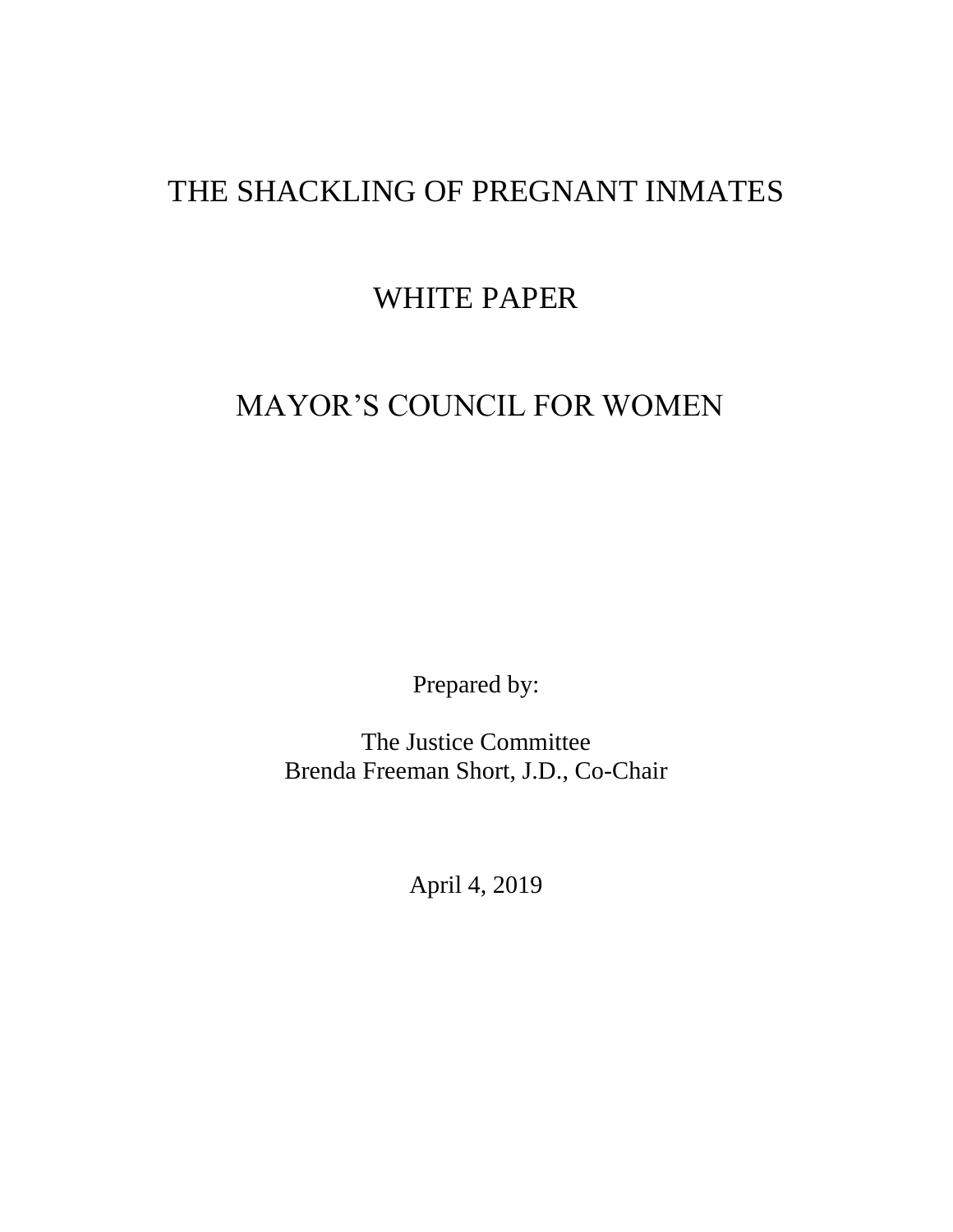# THE SHACKLING OF PREGNANT INMATES

Submitted by the Justice Committee

Mayor's Council For Women

# **I. INTRODUCTION**

The Justice Committee addressed the issue of shackling of pregnant women inmates because of the inhumanity of the practice as well as the health risk to both mother and her unborn child. Because the federal government and some states have adopted an anti-shackling policy, the Committee felt that it was time to address the matter in the Chattanooga area and in the State in general.

# **II. COMMITTEE STRUCTURE AND WORK**

In addition to a literature review, the Justice Committee worked, as a whole, in preparing a survey questionnaire and in conducting county jail personnel interviews and statewide research. The questionnaire focused on shackling of pregnant inmates in the eleven county jails in Tennessee's Third Congressional District. This document contains the results of that work and addresses the medical and legal consequences of shackling pregnant women inmates.

## **III. ISSUES ADDRESSED**

The basic issues addressed were:

- 1. How pervasive is the shackling of pregnant woman inmates?
- 2. Does the use of shackles or restraints pose health risks to pregnant women inmates and their unborn children?
- 3. Does the use of shackles or restraints on pregnant women inmates constitute cruel and unusual punishment in violation of the Eighth Amendment to the United States Constitution?

## **IV. DISCUSSION**

The women's prison population has skyrocketed in the United States during the last decades and has the highest incarceration rate of women in the world with approximately 112,000 in federal and state prisons (Maruschak, Berfzosky & Unangst, 2015) and another 110,000 in jails (Vera Institute of Justice 2016). These figures do not include the number of women housed in private correction facilities. It is estimated that 6% to 10% of women are pregnant when they enter prison or jail (Sufrin, 2014).

Pregnant incarcerated women have been identified as a particularly high-risk group and among the most vulnerable women in the United States. The health of these women is often compromised by lack of prenatal care, poor nutrition, sexually transmitted infections, intimate partner violence, and drug and alcohol dependence (Bronson & Berzofsky, 2017; Carson, 2015; Lynch et al., 2014 Sufrin, 2014).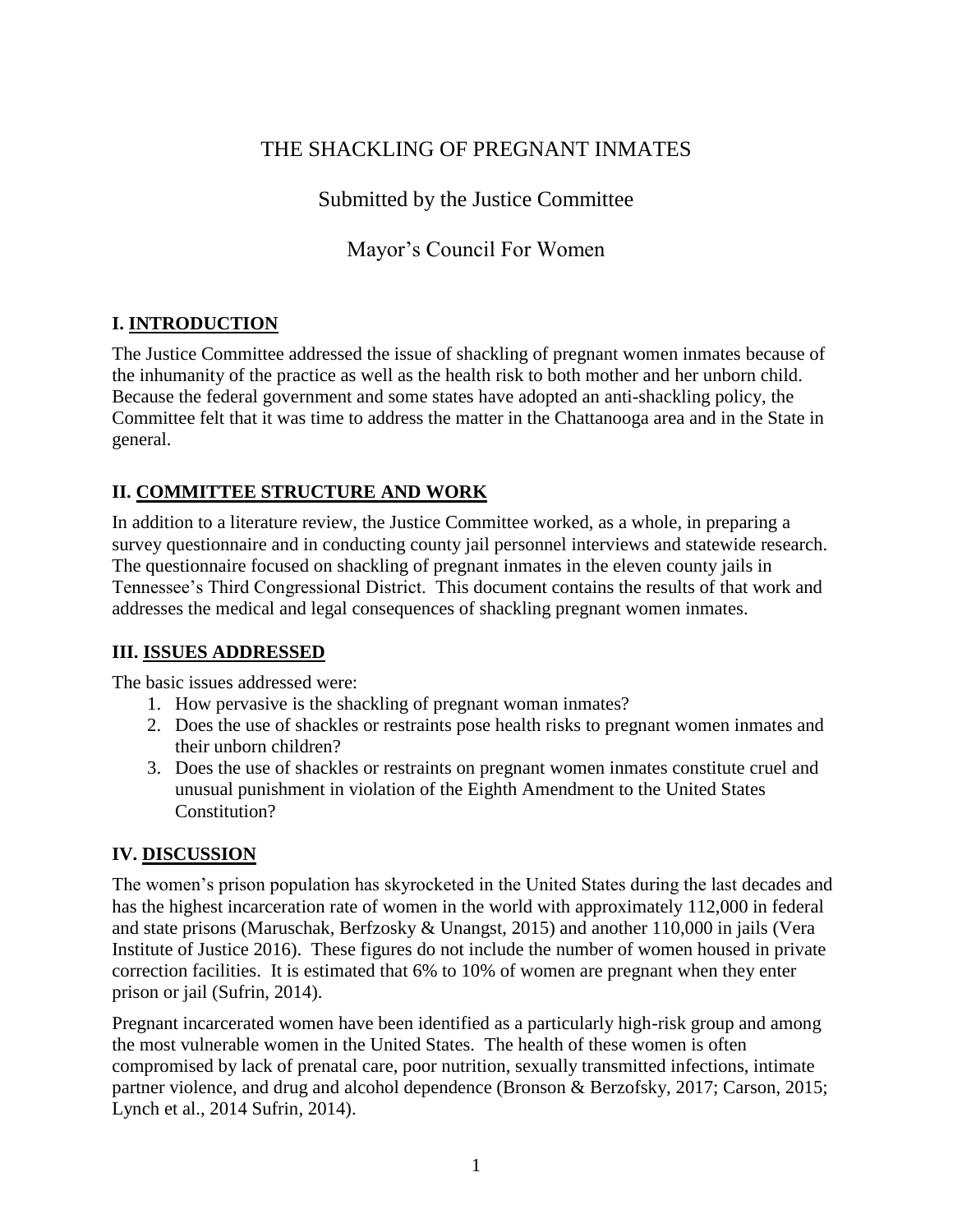#### **SHACKLING AND RESTRAINTS**

The practice of shackling (also called restraints) includes the use of a mechanical device to control and limit the movement of a prisoner's body or limbs. These include ankle cuffs, belly chains, soft restraint, or hard metal handcuffs. The use of shackling poses health risks to pregnant women and their unborn child. Currently, only 22 states have legislation prohibiting or limiting the shackling of pregnant women (U.S. Department of Justice, 2012).

States vary in their legislation. For example, some ban the use of shackles while women are transported to medical facilities during childbirth and in the immediate post-partum period. Other states ban shackling only during labor and birth. Some states have policy but many times they are not enforced. Other states have neither policy or law.

The initial purpose of using restraints with pregnant incarcerated women was to prevent women from escaping or harming themselves or others. There are no data to support this reasoning. In fact, no escape attempts have been reported among pregnant incarcerated women who were not shackled during childbirth. (Ferszt 2018)

The dangerous practice of shackling pregnant women is being reconsidered and in many cases prohibited due to both proven and potential harm to the mother and child. Restraints make it difficult for doctors to adequately assess the condition of the mother and the fetus, and to provide prompt medical intervention when necessary. Restraints also make the process of labor and delivery more painful. The Federal Bureau of Prisons (BOP) in September 2008 ended shackling pregnant inmates as a matter of routine in all federal correctional facilities (Rebecca Project for Human Rights & National Women's Law Center, 2010).

#### **POTENTIAL NEGATIVE OUTCOME**

Restraints prevent a pregnant woman from breaking a fall, which can lead to abdominal trauma, potentially resulting in placental abruption maternal hemorrhage, and even stillbirth. When a woman is restrained, the ability of health care providers to assess and evaluate her and her fetus is compromised (Sufrin, 2014). Restraints make it difficult for doctors to adequately assess the condition of the mother and the fetus, and to provide prompt medical intervention when necessary.In the prenatal period, shackling can delay the prompt assessment of vaginal bleeding. Shackling limits mobility during labor. Walking and moving around with the freedom to change positions in labor can result in less discomfort and a shorter, less painful labor with less need for medication, thereby decreasing risks for women and newborns (ACOG, 2011).

Hypertensive conditions are relatively common, and shackled women with hypertension may encounter problems, particularly if they experience an eclamptic seizure (convulsions), during which they may suffer injuries directly related to the restraints. Unnecessary delays of potentially lifesaving measures in the event of an obstetric emergency, including hemorrhage or abnormalities of the fetal heart rate that requires prompt intervention and possibly urgent cesarean birth, can also occur from the use of shackles (ACOG, 2011)

After giving birth, most incarcerated women are allowed only 24 hours with their newborns in the hospital; this separation can be psychologically traumatizing for them. And the critical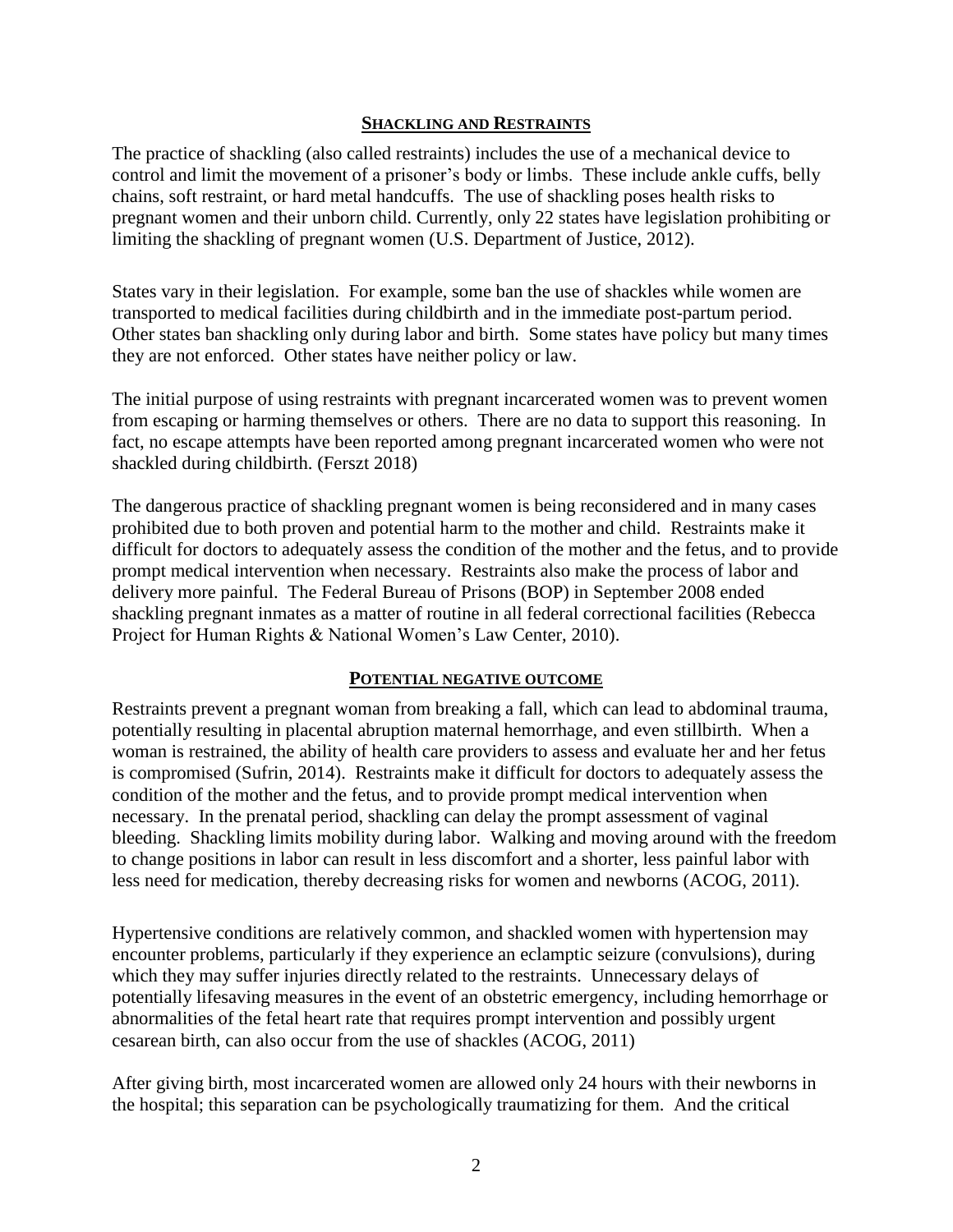importance of mother-newborn bonding in the initial hours and days after birth has been noted in the literature. Shackling limits a woman's ability to be in contact with her newborn and may interfere with her safe handling of her newborn (ACOG, 2011).

#### **POLICY REVIEW**

**1. MARTINEZ:** In 2016, the Federal Court of Appeals for the Ninth Circuit in the United States stated, "Shackling while in labor offends contemporary standards on human decency such that the practice violates the Eighth Amendment's probation against the unnecessary and wanton infliction of pain . . . it poses a substantial risk for serious harm" (Mendioila-Martinez v. Arpaio, 2016, p 24).

In a **Tennessee case,** Plaintiff Juana Villegas brought suit under 42 U.S.C. § 1983, claiming violations of her Eighth Amendment rights (made applicable to pretrial detainees through the Fourteenth Amendment) as a result of her being restrained and shackled prior to and following giving birth while in the custody of law enforcement authorities employed by Defendant Metropolitan Government of Nashville and Davidson County.

Ms. Villegas, then an undocumented immigrant, was arrested when she was nine months pregnant. The arresting officer, who suspected she was undocumented, chose to exercise his discretion and arrest her instead of issuing her a citation for traffic infraction. Ms. Villegas's three children were in the car with her when she was stopped. She was taken to jail and while she was in jail she went into labor. Her legs were shackled together as she was transported to the hospital. One of her feet was cuffed to the bed and a guard remained in her room the entire time. She was separated from her newborn, given a breast pump and returned to the jail where the breast pump was confiscated. She was then released two days later with a breast infection. Her infant in the meantime had developed jaundice. Villegas sued Davidson County. In 2011 a federal judge ruled in Ms. Villegas's favor, finding that jail officers had shown "deliberate indifference" to her medical needs by cuffing her ankle to her hospital bed through most of her labor and during recovery. In 2013, a federal judge ruled that shackling during labor and again after giving birth amounted to unconstitutional interference with her medical care as well as subjected both her and her unborn child to medical risks. Davidson County agreed to settle the case for \$490,000.00.

The Davidson County Sheriff's Office issued a new policy that ended the shackling of detained pregnant women (Juana Villegas de la Paz v. Metro Nashville Government, 2013).

In June 2013, Charity Flerl was arrested in Hamilton County after falling behind on her child support payments. She was six months pregnant at that time. Because the Hamilton County Jail only houses men, she was sent to the Silverdale Correctional Facility in Chattanooga run by private prison corporation Corrections Corporation of America. In September, she went into labor. Guards shackled her hands, feet, and wrists before taking her to the hospital. While there, two armed guards remained in the room and she was shackled to the bed during labor. According to her attorney, Chris Clem, she spent two days of postpartum recovery with an arm and leg shackled at all times. In March 2014, Flerl filed a federal lawsuit against Corrections Corporation of America, the Hamilton County Sheriff Jim Hammond and guards for the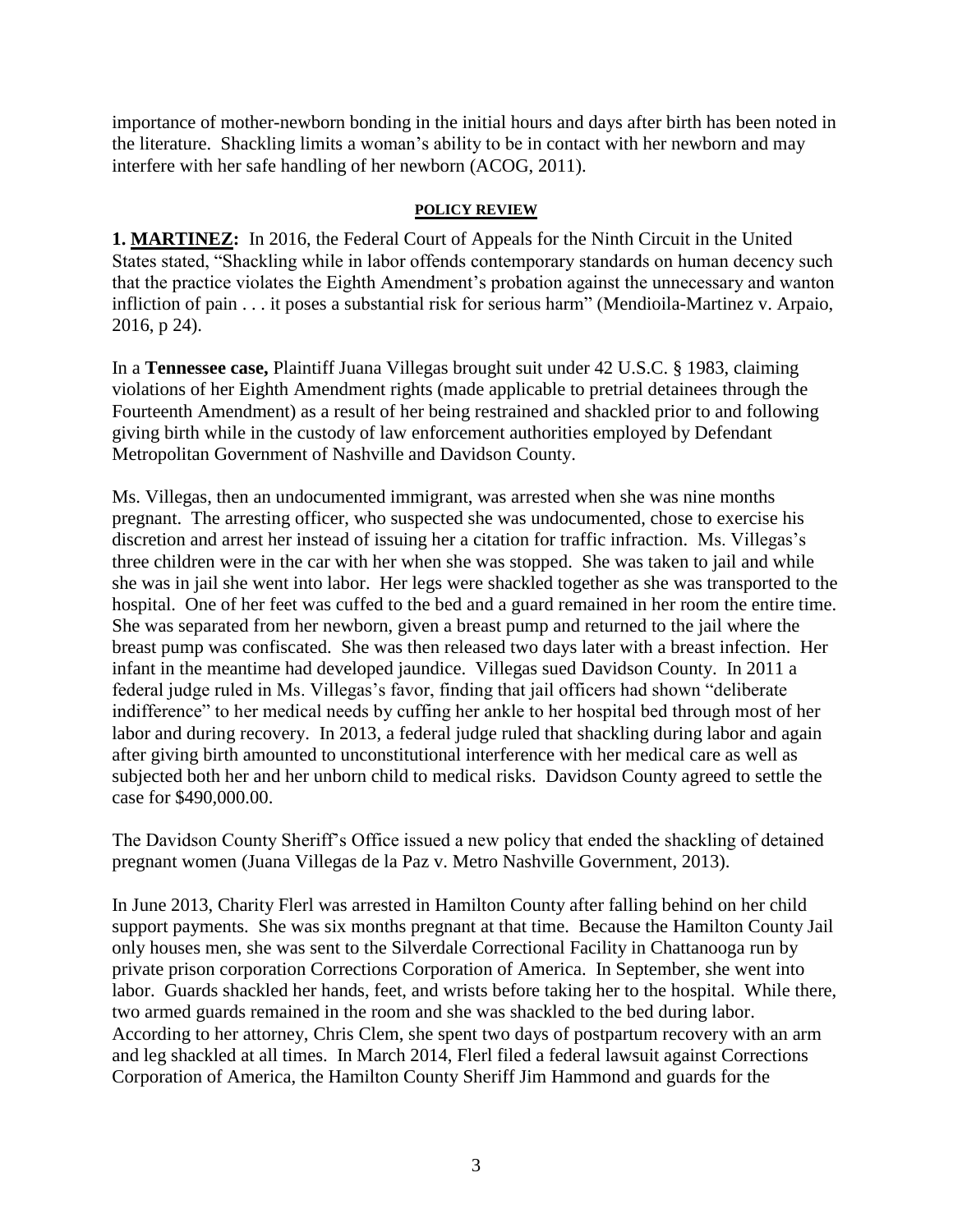Silverdale Correctional Facility. Her suit demands that the Hamilton County Jail change its policy of shackling all non-violent prisoners during labor, delivery, and postpartum (Law, 2014).

**2. FIRST STEP ACT:** The First Step Act was signed into law by President Donald Trump on December 21, 2018. The First Step Act is a federal law that expands in-prison and post-release employment programming, includes components related to alternatives to prison for low-risk prisoners such as home confinement, **prohibits restraints on pregnant prisoners,** and mandates evidence-based treatment for opioid and heroin abuse, among others. The U.S. Senate approved the Act with a vote of 87-12, and the House with a vote of 358-36. While this law affects only the federal system, the guidelines pertaining to the shackling of pregnant women can be adopted to state law as well as local policy (Vox, 2019).

**3. SENATE BILL 1150:** Tennessee Senator Raumesh Akbari has introduced Senate Bill 1150 that would not only prohibit the state's inconsistent use of shackling pregnant inmates, but also provide prenatal and postpartum medical care. At the present time, the bill is being heard in committee. **The Justice committee spoke with the Senator and she stated that the challenge in passage of the bill lies with the county jails.** We concur. Our survey questionnaire reveals that 6 of the 11 county jails shackle pregnant inmates (See Appendix A: Questionnaire). Lack of written policy and education on the harm in shackling hinders progress in women's health and hinders protection of some of the most vulnerable; pregnant incarcerated women.

## **LOCAL INTERVIEWS**

The Justice Committee interviewed the following persons. Listed are their comments on shackling pregnant women inmates.

**1. Danna Vaughn**, Assistant Chief of Department and Community Development of the Chattanooga Police Department stated that **the department uses handcuffs but does not shackle.** Whether to cuff in front or back depends on the female's demeanor. Some women kick, spit, etc. The department transports to the Hamilton County Policy Department and they in turn transport women to Silverdale Detention Facility.

**2. Gene Coppinger,** Facility Operations of the Hamilton County Sheriff's Office: Captain Coppinger stated that the Hamilton County Jail does not house female inmates. They book the female inmate and transport to Silverdale Detention Facility. He stated that **whether or not they shackle depends on the stage of pregnancy**. **His department makes a judgment call based on illness or reason.** He further stated, "If the pregnant female inmate is not complaining, we would hand restrain but not the legs. If we cannot tell if a woman is pregnant, we will restrain her in transportation. Some women will say that they are pregnant just so that we will not restrain/shackle her."

**3. Joe Fowler,** Deputy Chief of Corrections, Hamilton County Sheriff's Office, stated that Silverdale Detention Facility uses hand restraints in front of the inmate **up to the third trimester** (27 weeks).

The Justice Committee feels that it is important to extend the interview process beyond Chattanooga and Hamilton County.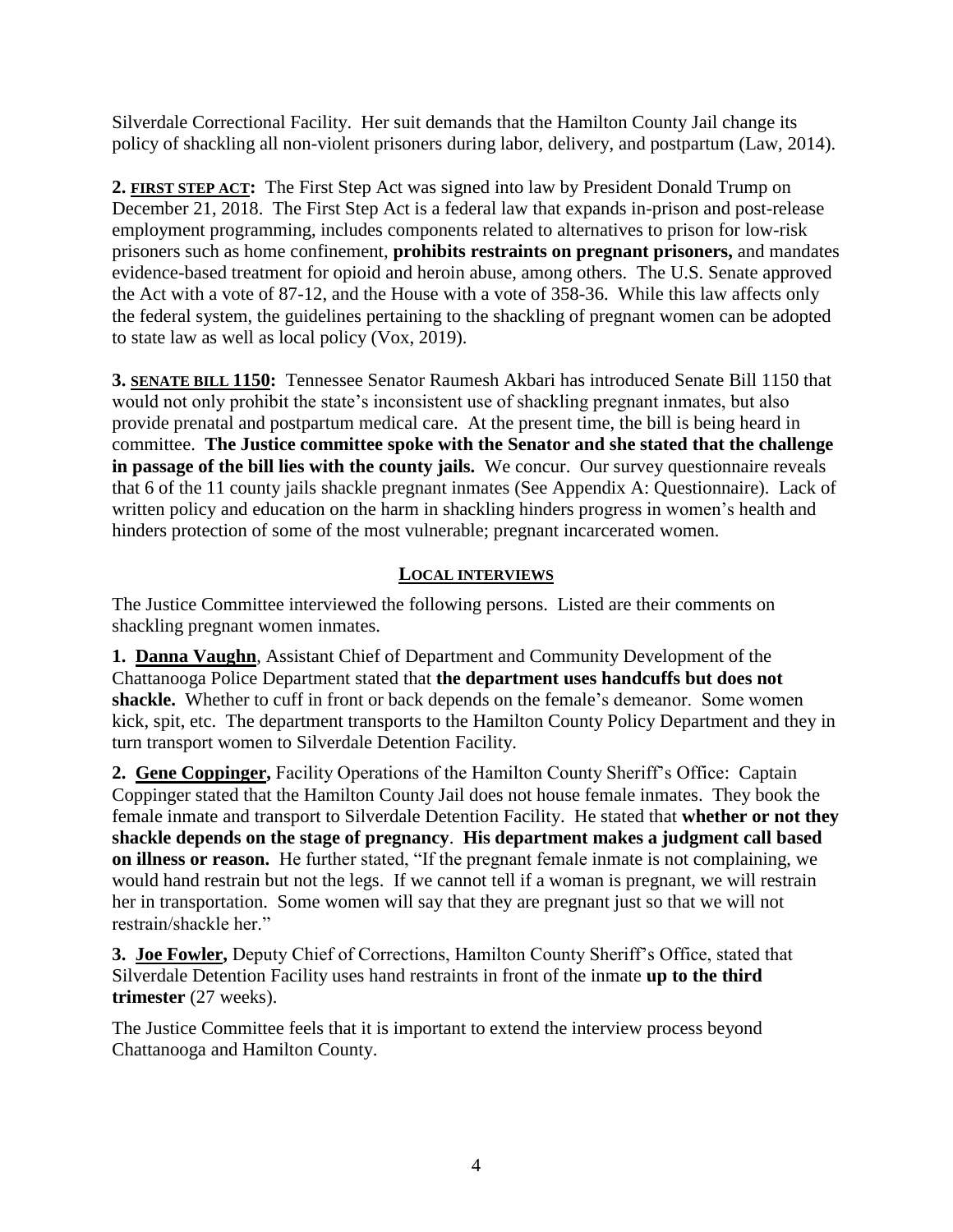## **V. CONCLUSIONS AND RECOMMENDATIONS**

The Justice Committee believes that all women deserve the right to a safe, healthy and dignified childbirth experience. Giving birth in shackles is a devastating emotional experience for many women; so is transportation to a doctor's office, hospital or birthing center when she is encumbered in shackles, whether hand or ankle cuffs or belly chains. Education and policy are important in accomplishing pregnancy dignity for incarcerated women. Therefore the Justice Committee submits the following recommendations to the City of Chattanooga.

- 1. Request that the City of Chattanooga, through its Police Department, create and publish a written policy stating that shackling pregnant women inmates creates a health risk to both mother and unborn child and is cruel and unusual treatment in violation of her Eighth Amendment right (United States Constitution).
- 2. Based on our questionnaire results in which 6 of the 11 counties interviewed shackled pregnant inmates, we recommend that a copy of this policy be forwarded to the 11 counties in Tennessee's Third Congressional District, as described below, with recommendation for its implementation.

The Third Congressional District of Tennessee is represented by Republican Chuck Fleischmann of Chattanooga. The district comprises two halves, joined together through a narrow tendril in Roane County near Ten Mile, TN. The upper half borders Kentucky to the north and composed of Scott, Morgan, Roane, Anderson, and Union counties, as well as most of Campbell County. The lower half borders North Carolina to the east and Georgia to the south. It includes the Counties of Hamilton, Polk, McMinn, Monroe and the southern half of Bradley county.

Respectfully Submitted,

### **Justice Committee Working Group Members:**

Brenda Freeman Short, Chairwoman Laura K. Moore Tracey Taylor Misty A. Bolt Andreana Lefton Moniquecolous Garner-Weeks Tonya England Rodgers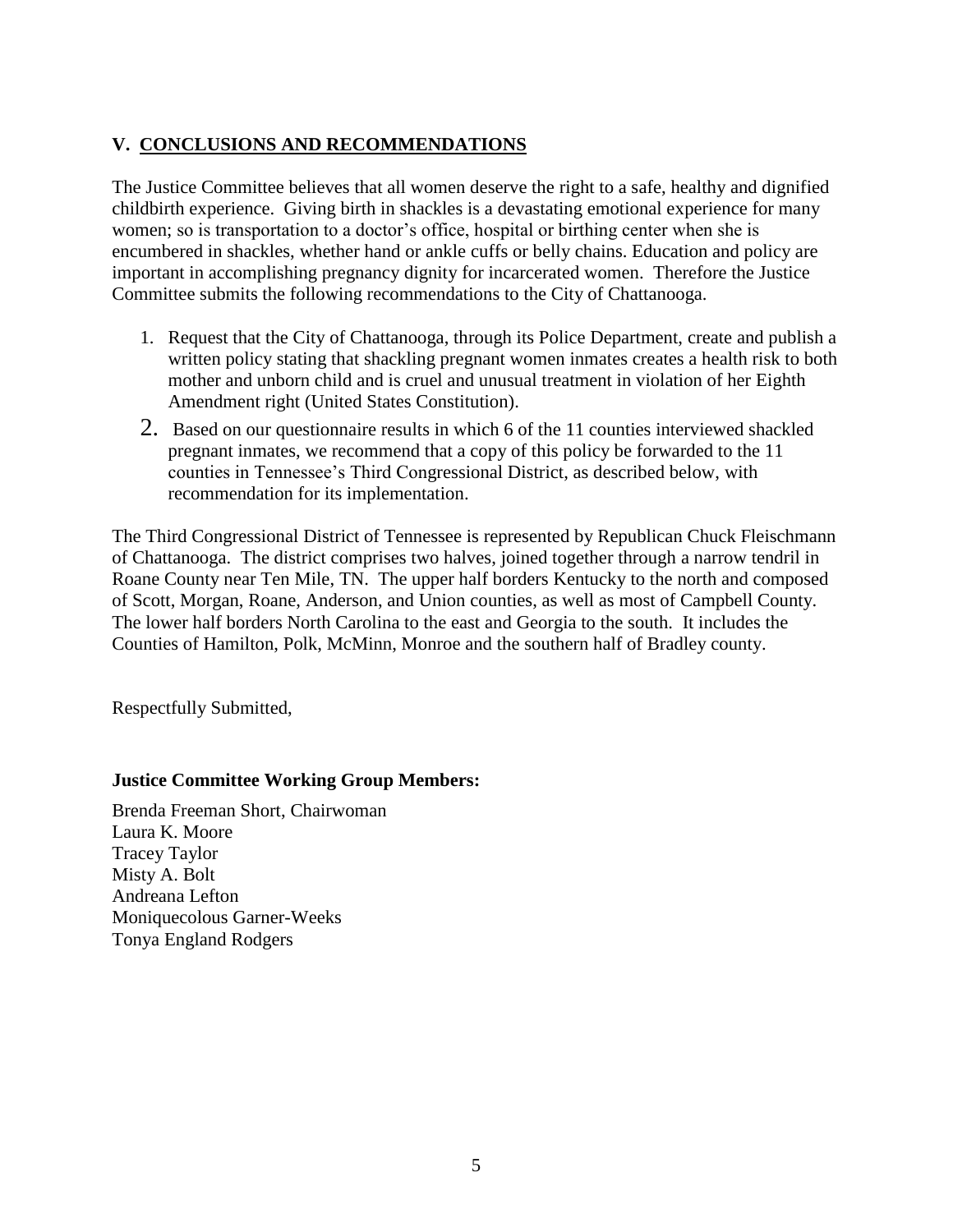## **APPENDIX A**

## **Mayor's Council For Women: Justice Committee**

## **Questionnaire: Shackling of Pregnant Women Inmates**

**\_\_\_\_\_\_\_\_\_\_\_\_\_\_\_\_\_ County Jail**

- 1 **Female Inmates:** Do you house women inmates in your jail? **A:**
- 2 **Policy:** Do you have a policy for the shackling of pregnant female inmates? A:
- 3 **Shackle:** When transporting a pregnant female inmate to the doctor or hospital for delivery of the birth of her child, do you shackle the inmate? **A:**
- 4 **Shackling Procedure:** If so, how do you shackle pregnant inmates? Arms, legs, waist?

**A:** 

- 5 **Police Officer:** Does a police officer stand guard inside the delivery room or outside the delivery door? **A:**
- 6 **Medical Doctor:** Does the doctor's health order to unshackle a pregnant inmate trump the original order to shackle? **A:**